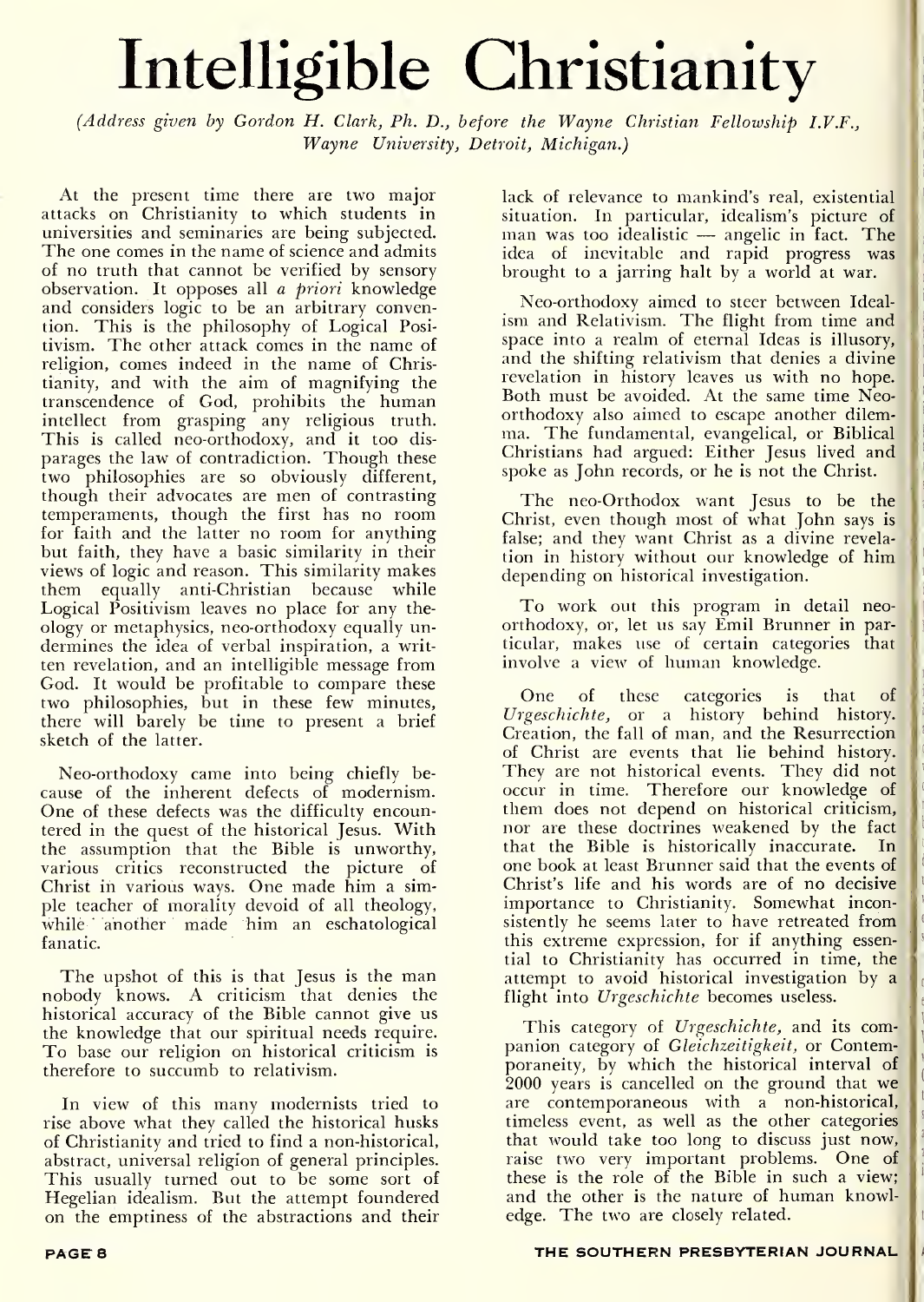The neo-orthodox insist strongly on the word of God; but by the Word of God they do not mean the Bible. Both Barth and Brunner are liberal critics. Brunner denies the unity of Isaiah, declares that John is unhistorical, and in brief, holds that the Bible is full of contradictions. The question then arises, especially in view of his efforts to avoid history, Of what use is the Bible today?

To answer this question Brunner relies on a distinction between two kinds of truth. First, there is ordinary, intellectual truth. Mathematics and physics and no doubt biology deal in truths about things. These truths can be grasped and understood by reason. They can be expressed plainly, accurately, and adequately in words. This type of truth Brunner calls<br>It-truth. But truth about persons, or Thou-But truth about persons, or Thoutruth, is beyond intellectual apprehension. It is not grasped in concepts and cannot be ex pressed in words. This is most emphatically the case when the Thou is God. The mind of man can think or speculate about impersonal things; but a person cannot be thought; a person can only be encountered.

Therefore divine revelation is not a revela tion of doctrine that can be thought. God does not reveal something; he reveals himself. Thus it follows that the Word of God is <sup>a</sup> person, Jesus Christ, and not something written in a book.

Before continuing with the exposition of neo-orthodoxy, one ought to pause over the idea of personal confrontation. It is a deceptive idea, and the antithesis between the living Word and the written words is unfortunate. Reflecting on our own experience of other persons, can<br>we honestly maintain this distinction? How we honestly maintain this distinction? do we come to know other people? For Brunner a person cannot be thought, he can only be encountered or met. This surely is not true. When we meet people, we do not stand dumb before them. We and they speak. We use words. By considering the meaning of the words, we come to know each other. We reveal ourselves by words and concepts. Any other sort of meeting would be most unsociable.

Now, if Brunner deprecates words and concepts, and stakes everything on an unintelligible encounter, what role can he assign to the Bible? What is the use and the value of its words. What is their status? Brunner describes Peter when he faced Jesus and said, Thou art the Christ. This is Thou-truth. Then Peter turns to us and says, He is the Christ. This latter statement is It-truth; it is no longer Peter's answer to God's call, but a reflective statement about the personal encounter. It is doctrine; it is not revelation.

Doctrine is of course important. Peter had to tell us about his meeting with Christ. That

Peter and the Apostles, in describing their encounter, make contradictory and incorrect statements about Christ is unimportant, for their aim was not to present a system of truth, it was to produce faith in the person to whom they were speaking. The gospel writers never intended to give us history; Jesus probably never said a word of what John reports; but John gives us a picture of Jesus as seen by faith, and it was to produce faith that the Apostles wrote and preached.

On the other hand, if there is <sup>a</sup> point of contact, and if the Holy Spirit inspired Peter's confession, then this is a case of verbal inspiration. Now, if verbal inspiration is possible for verbs in the second person, verbal inspiration would seem to be equally possible for verbs in the third person. But this in effect brings back the orthodox dilemma: either the gospels tell the truth, or else Jesus is not the Christ.

There is more to be said about Brunner's use of the Bible, but to prepare for this further material it is necessary to turn to the second problem mentioned above, viz., his view of logic and human reason.

Reason, according to Brunner, is valid only within the sphere of It-truth. Within this sphere, however, he is willing to call reason <sup>a</sup> most valuable gift of God. He praises it as much as any rationalist could wish.

Yet. as has already been indicated, Thoutruth is not intellectually grasped and is not susceptible to rational categories.

When Brunner sets faith against reason, he does not mean that faith includes <sup>a</sup> certain amount of conceptual information about the Lordship of Christ and his resurrection from the dead, but in addition to these concepts faith goes further and includes other elements as well. Brunner does not mean this. Unfortunately he holds that faith conflicts with rea son, and that faith must curb reason. To fol low out the implications of a principle in physics is well and good; but the laws of logic, so he says, lead us astray in religion.

But if this is so, how then can one tell when, if ever, to draw logical conclusions in religious matters? In one case Brunner argues very logically that God must have created man righteous, for otherwise there could have been no fall, and if there had been no fall, there could be no redemption. Since further Brunner does not accept the historicity of Genesis, it is by logic only that he can speak of <sup>a</sup> fall. Then too in arguing against Schleiermacher, Brunner uses logic by pointing out the contradiction between insistence on the absoluteness of Christianity and the discovery of <sup>a</sup> common element in all religion. Sometimes, then Brunner is logical.